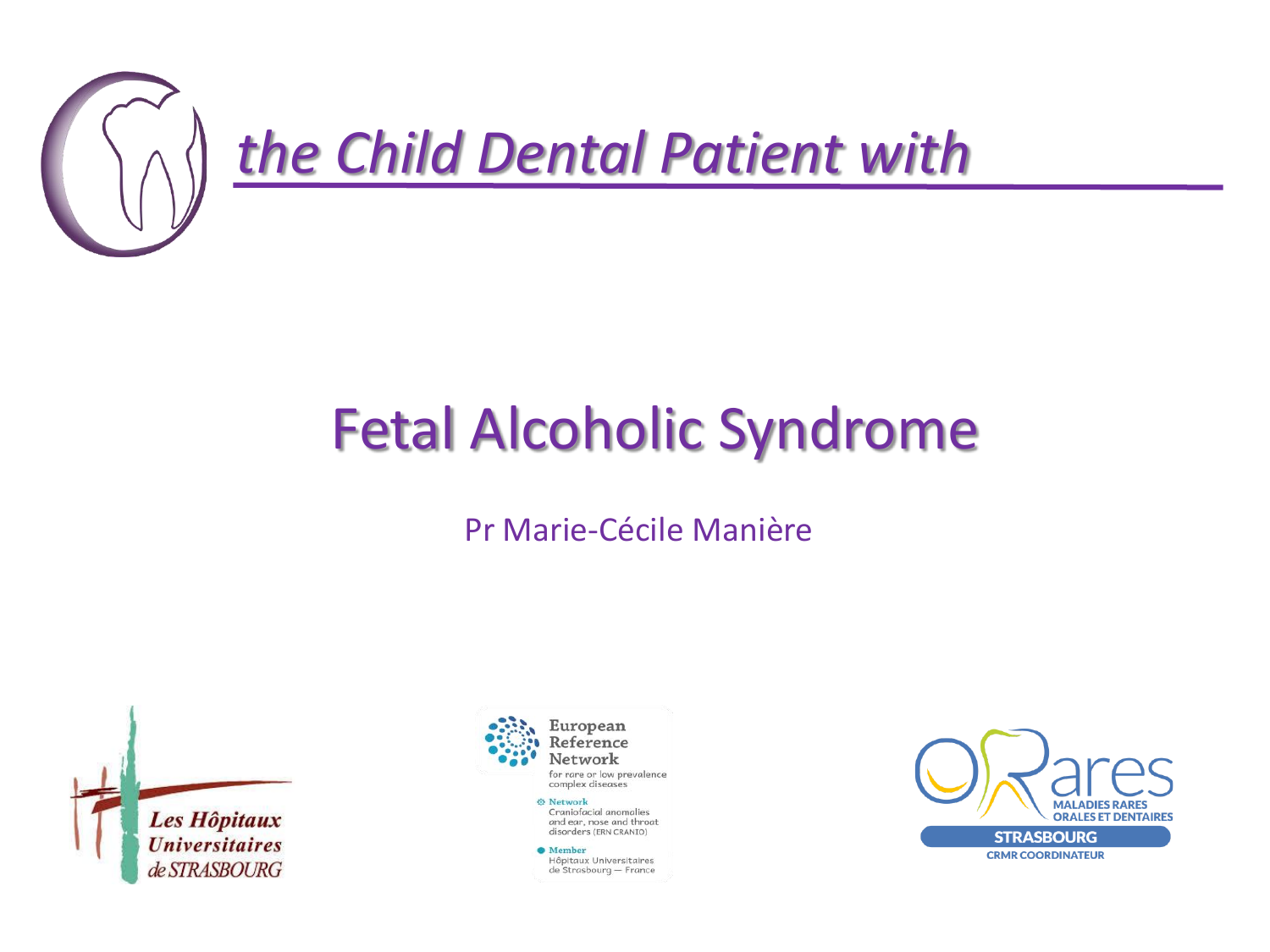## Definition

- Alcohol is a wellestablished teratogen that can cause variable physical and behavioral effects on the fetus, named as fetal alcohol spectrum disorders (FASD).
- The most severe condition in this spectrum of diseases is known as fetal alcohol syndrome (FAS).
- FAS is a common cause of mental retardation.
- Infants with FAS have prenatal and postnatal growth retardation in weight, height and often head circumference, altered morphogenesis, especially dysmorphic facial features, and central nervous system involvement.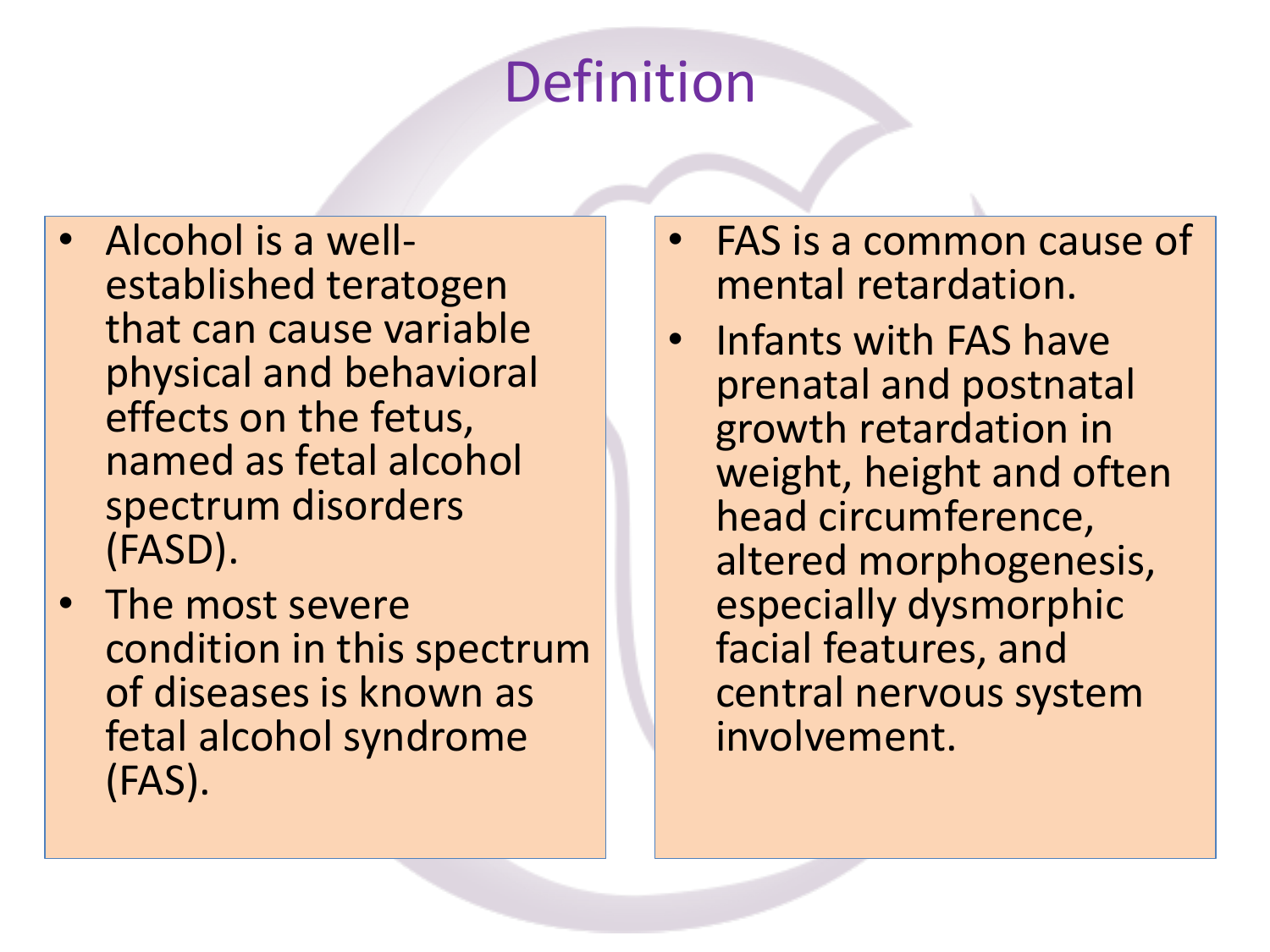# Epidemiology FAS/FASD

- The diagnosis is subdivided into subgroups according to the severity of the symptoms:
	- Estimates of FAS incidence vary considerably, reported as 0.5 to 3/1,000 live births.
	- Fetal alcohol spectrum disorders (FASD) are often undiagnosed (global prevalence = 7,7 per 1000).
- High FASD prevalence reflects the high prevalence of alcohol use and prenatal alcohol exposure: approximately 25% of 18–34 year old men and women binge drink (*defined by as five of more drinks per occasion for men and four or more for women*), and 7,3% of pregnancies are alcohol-exposed.
- Binge drinking by women of childbearing age remains a problem globally and is increasing in some countries.

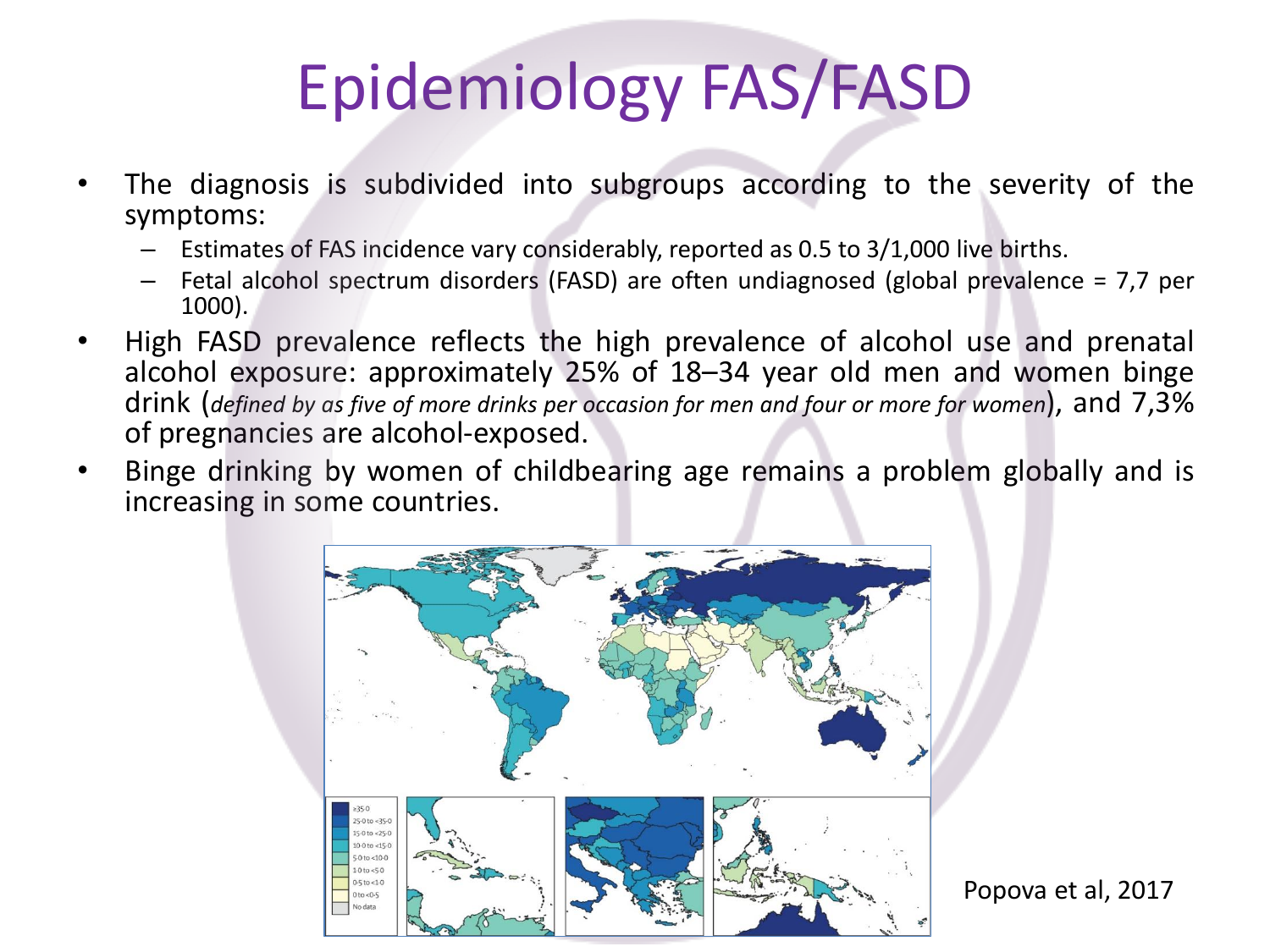## Pathogenesis

- Alcohol has been a well-established teratogen for many years.
- Both animal and clinical studies have shown that ethanol (EtOH) diffuses through the placenta and distributes rapidly into the fetal compartment where EtOH also has a slower elimination rate, accumulating in the amniotic fluid.
- This reservoir causes greater fetal exposure to EtOH and is compounded by fetal swallowing, caused by the fetal kidneys excreting xenobiotics into the amniotic fluid, which the fetus then swallows.
- Alcohol therefore has a prolonged effect on the fetus due to amniotic accumulation, reduced concentrations of fetal metabolic enzymes, and reduced elimination.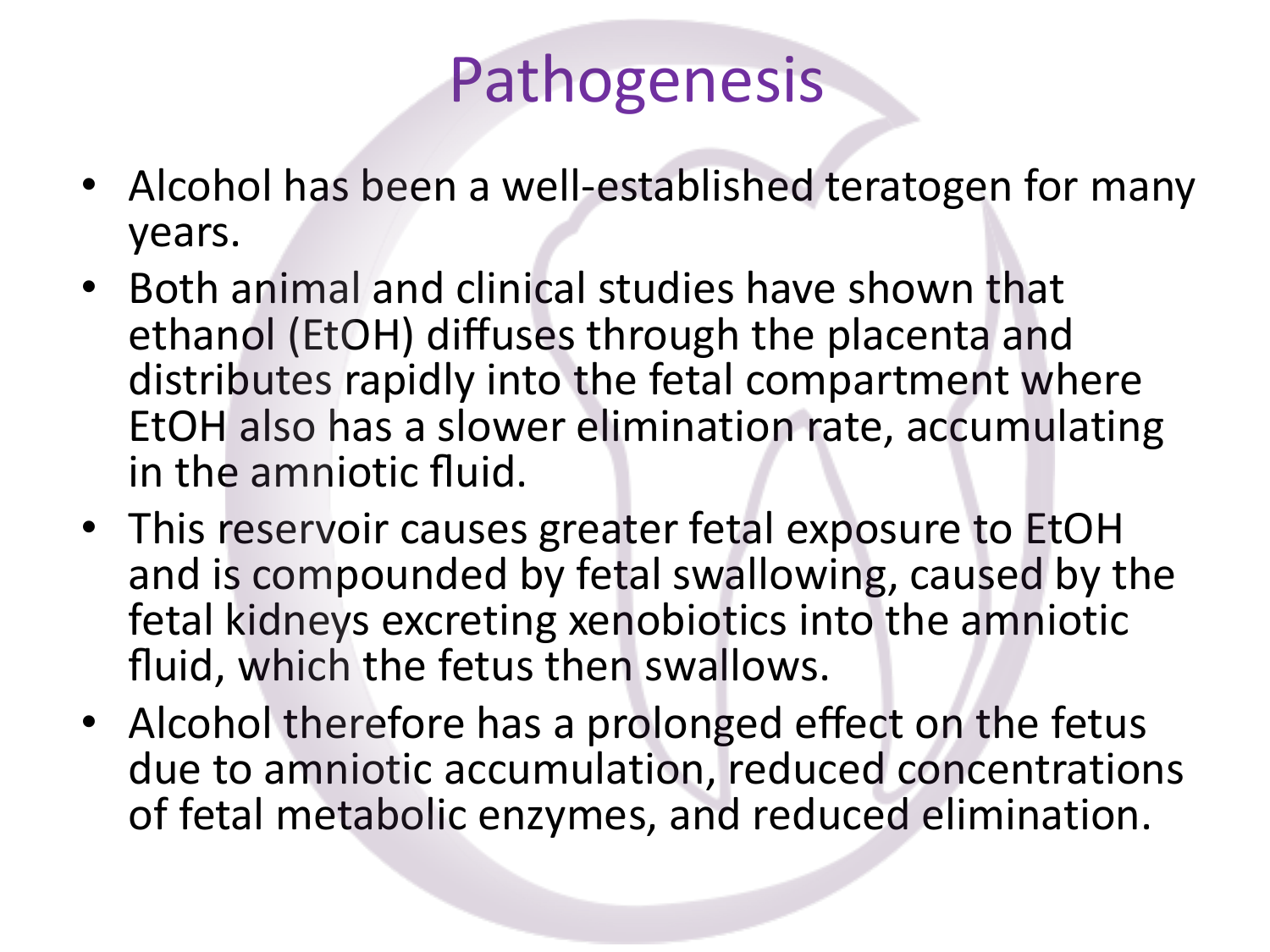## Factors increasing risk of FAS/FASD

- The risk of developing FAS is related to timing and amount of alcohol consumption (dose-dependent):
	- greater numbers of drinking days per week and sustained drinking throughout all trimesters increase the risk
	- the first trimester is the most vulnerable time period with a 12-times increased risk .
- Various maternal characteristics also influence FAS risk:
	- smaller body profile (height, weight), body mass index
	- poor nutritional status
	- low socioeconomic status and smoking.
- Other risk factors include genetic influences and paternal chronic alcohol use.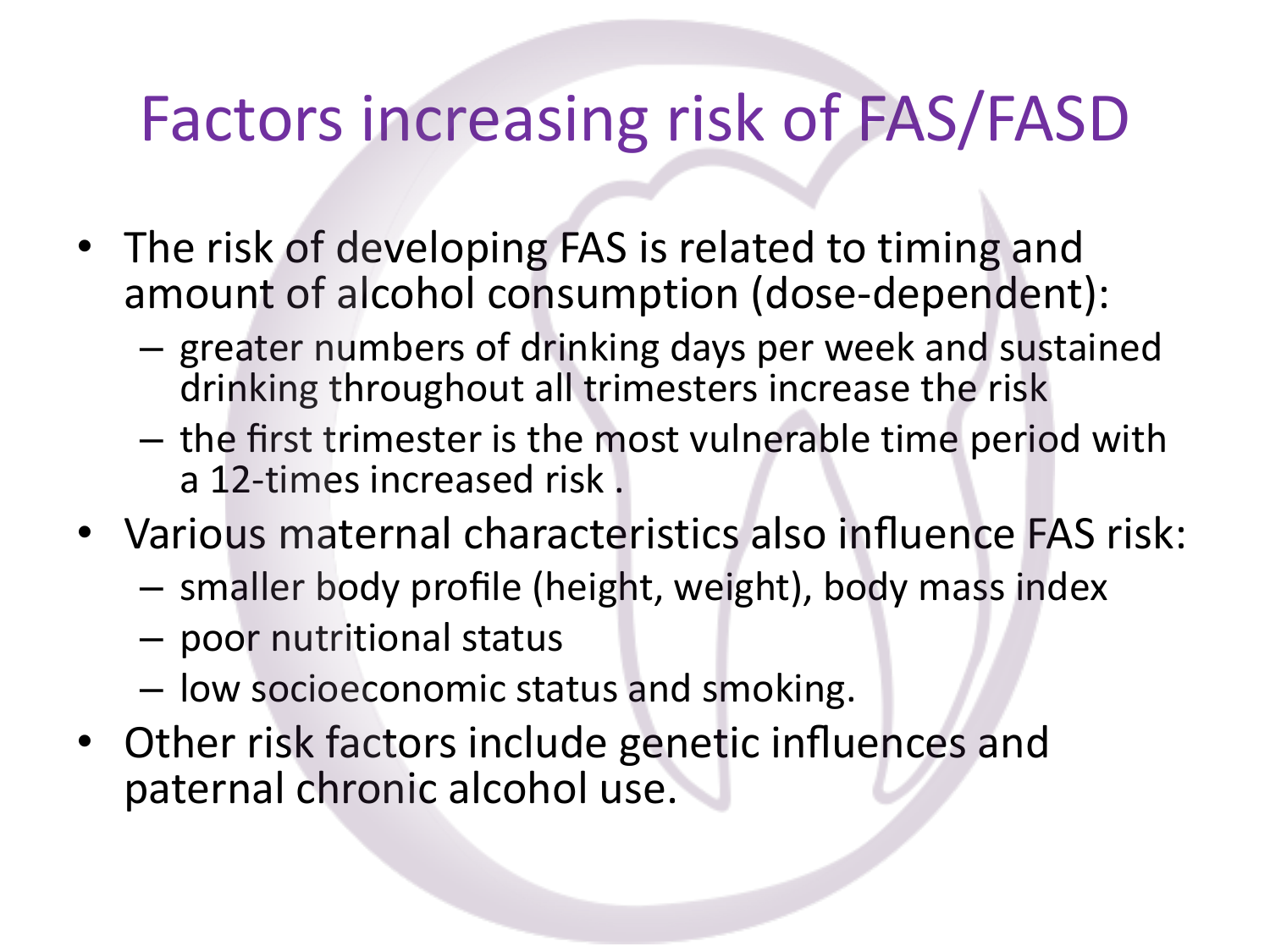## Clinical features

### • **Craniofacial dysmorphology**:

- short palpebral fissures
- smooth philtrum
- thin upper lip vermilion
- these dysmorphic features are clinically detectable in a minority of cases
- diagnosis of smooth philtrum and thin upper lip can be performed using the Lipphiltrum guide by Astley and Clarren, which consists of photographs to be visually compared to the patient during diagnosis.
- **Growth deficiency**: Height and/or weight ≤10<sup>th</sup> centile based on racially/ethnically normed charts
- **Cardiac anomalies**: aberrant great vessels, atrial septal defects, ventricular septal defects
- Delayed in walking
- Gross and fine motor deficits (balance and incoordination)



These motor deficits limit children in performing basic motor skills in everyday life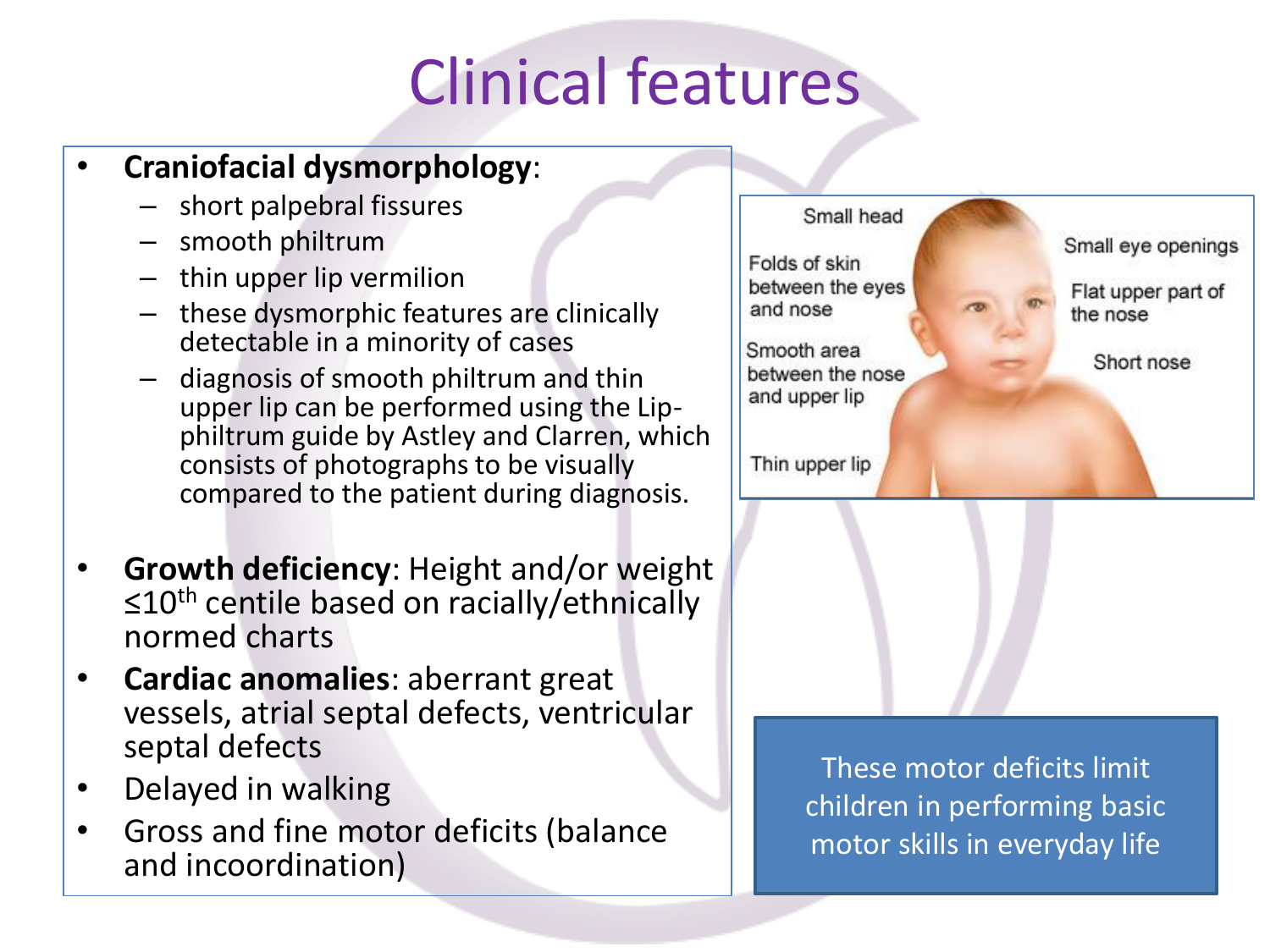### Clinical features

### • **Sensory and neuropsychological abnormalities:**

- impaired odor identification
- microphthalmia with associated reduction in palpebral fissure length, coloboma, optic nerve hypoplasia, retinal dysplasia, retinal vascular tortuosity, convergent strabismus, and low visual acuity
- various forms of hearing loss
- atypical auditory processing.

These impairments may have greater impact on speech, language, reading, and writing development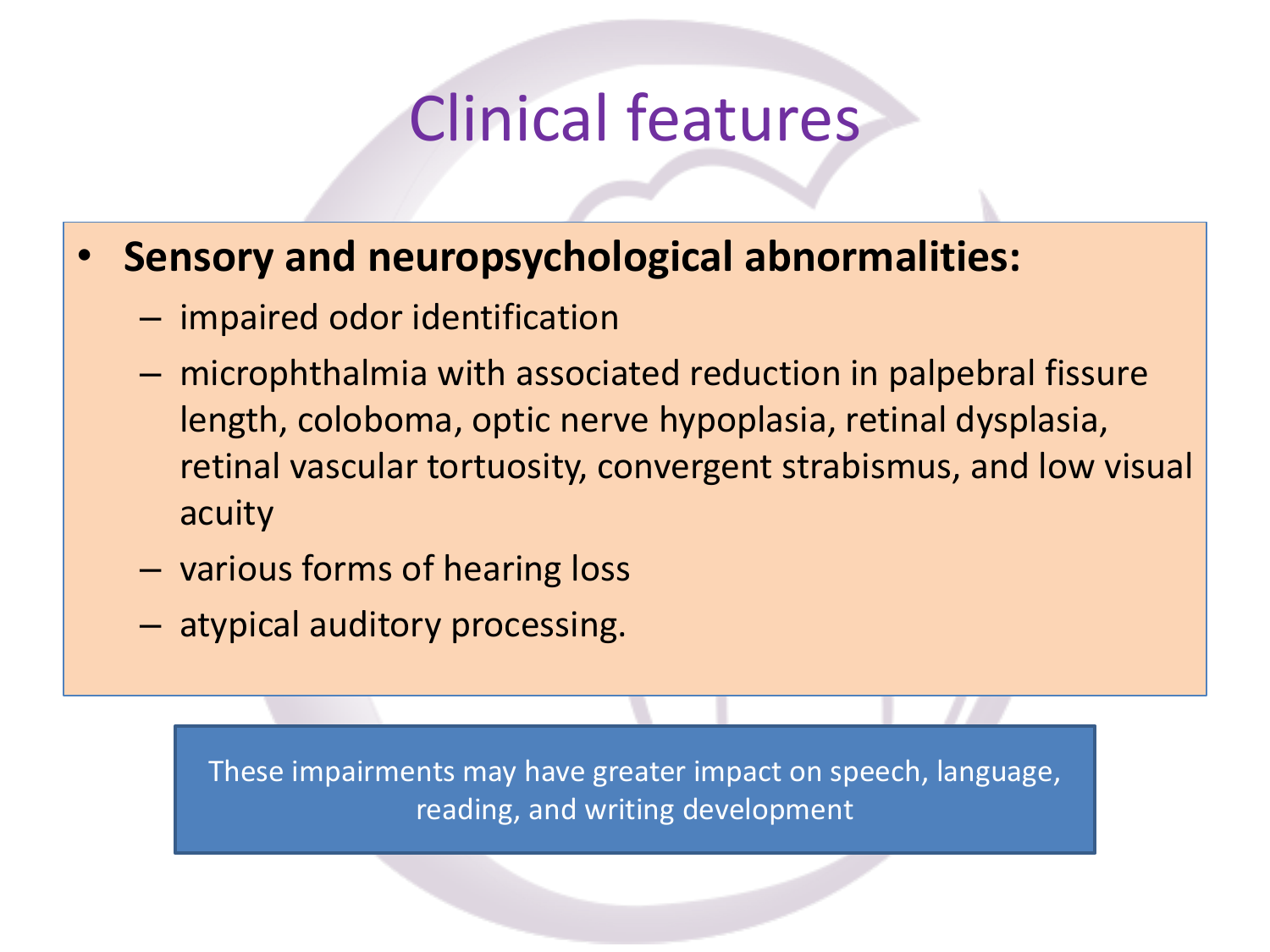# Cognitive / behavioural impairments

- **Global cognitive impairment or impaired performance.**
- **Summary of psychological deficits in FAS** (*Jacobson and Jacobson, 2002*)
	- hyperactivity
	- attention deficits—sustained and focused attention
	- planning difficulties
	- learning/memory problems
	- poor consolidation of new memories
	- lower IQ—arithmetic, receptive language, and verbal processing problems
	- social difficulties
	- oppositional defiant disorder.
- **Common secondary disabilities in FAS** (*Mukherjee et al., 2006*)
	- psychiatric problems
	- disrupted school experience
	- trouble with the law
	- confinement
	- inappropriate sexual behaviors
	- substance use disorders.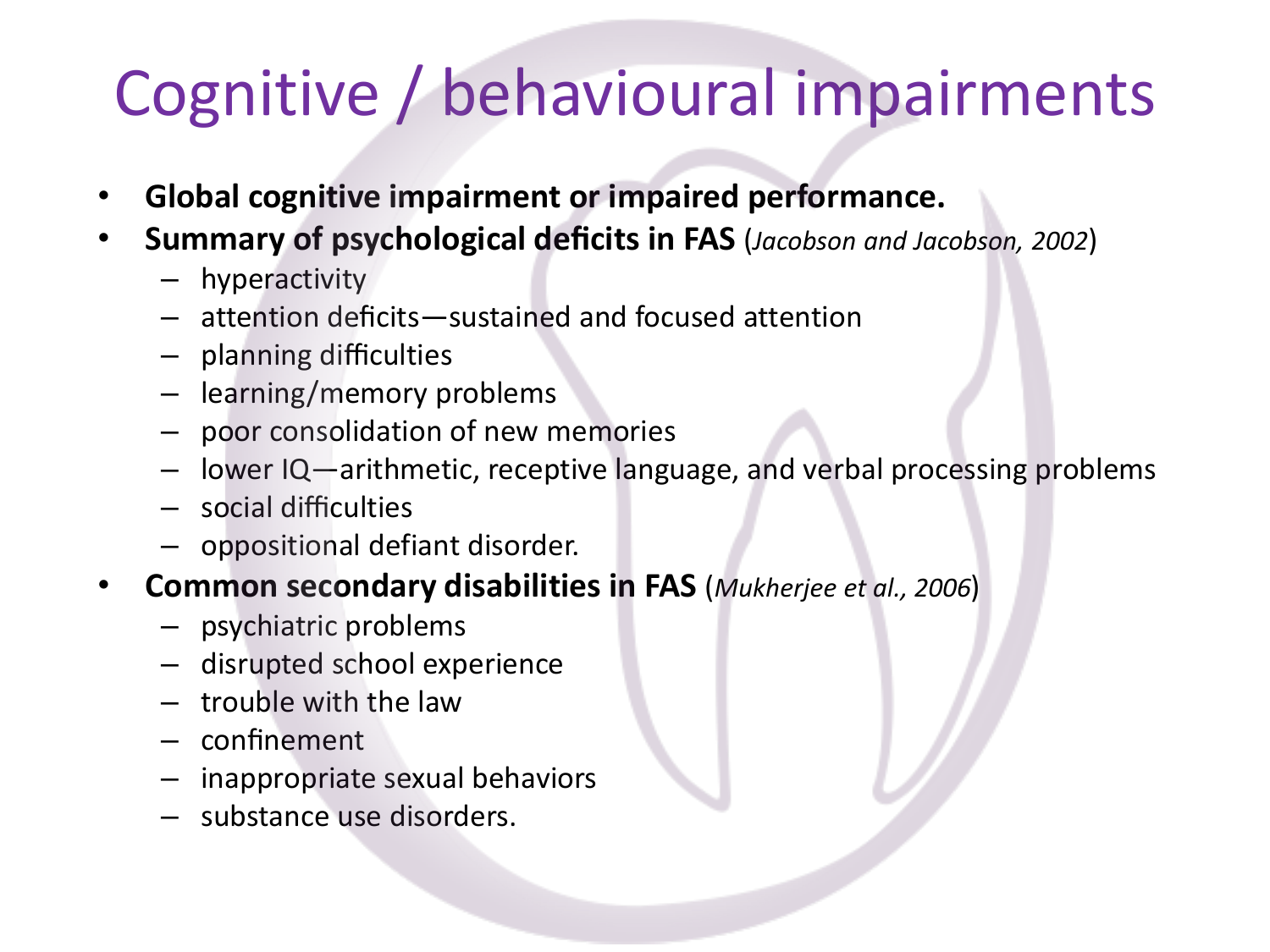## Brain abnormalities and co-morbidities

- Brain abnormalities:
	- microcephaly
	- neural tube defects
	- hypoplasia of the corpus callosum and cerebellum
	- vascular anomalies
	- focal gliosis
	- perivascular space dilation
	- pituitary hypoplasia
	- ventriculomegaly…
- Co-morbidities /cooccurring conditions:
	- recurrent non febrile seizures (5-9%)
	- sleep disturbances (may contribute to the neurocognitive and behavioral deficits)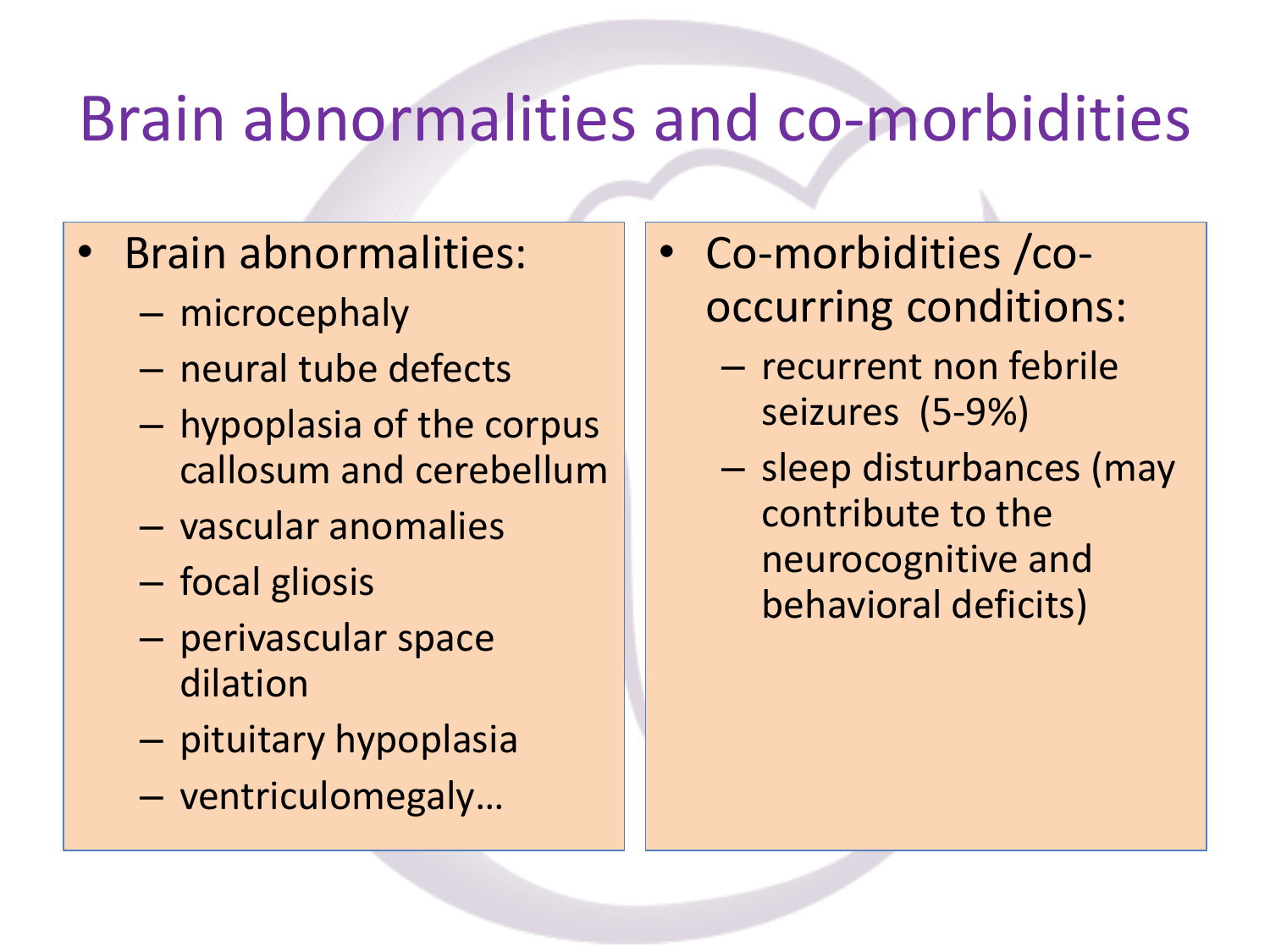### Oral characteristics

- Cleft palates and cleft palate and lips.
- Narrow-arched, high-arched.
- Malocclusions
	- overjets, cross-bites, crowded and misaligned teeth
	- could be in relation with lack of breastfeeding, mouthbreathing…
- Modified DDE index (enamel defects) significantly higher.
- Higher DMFT Index in patients with FAS possibly due to reduced motor skills.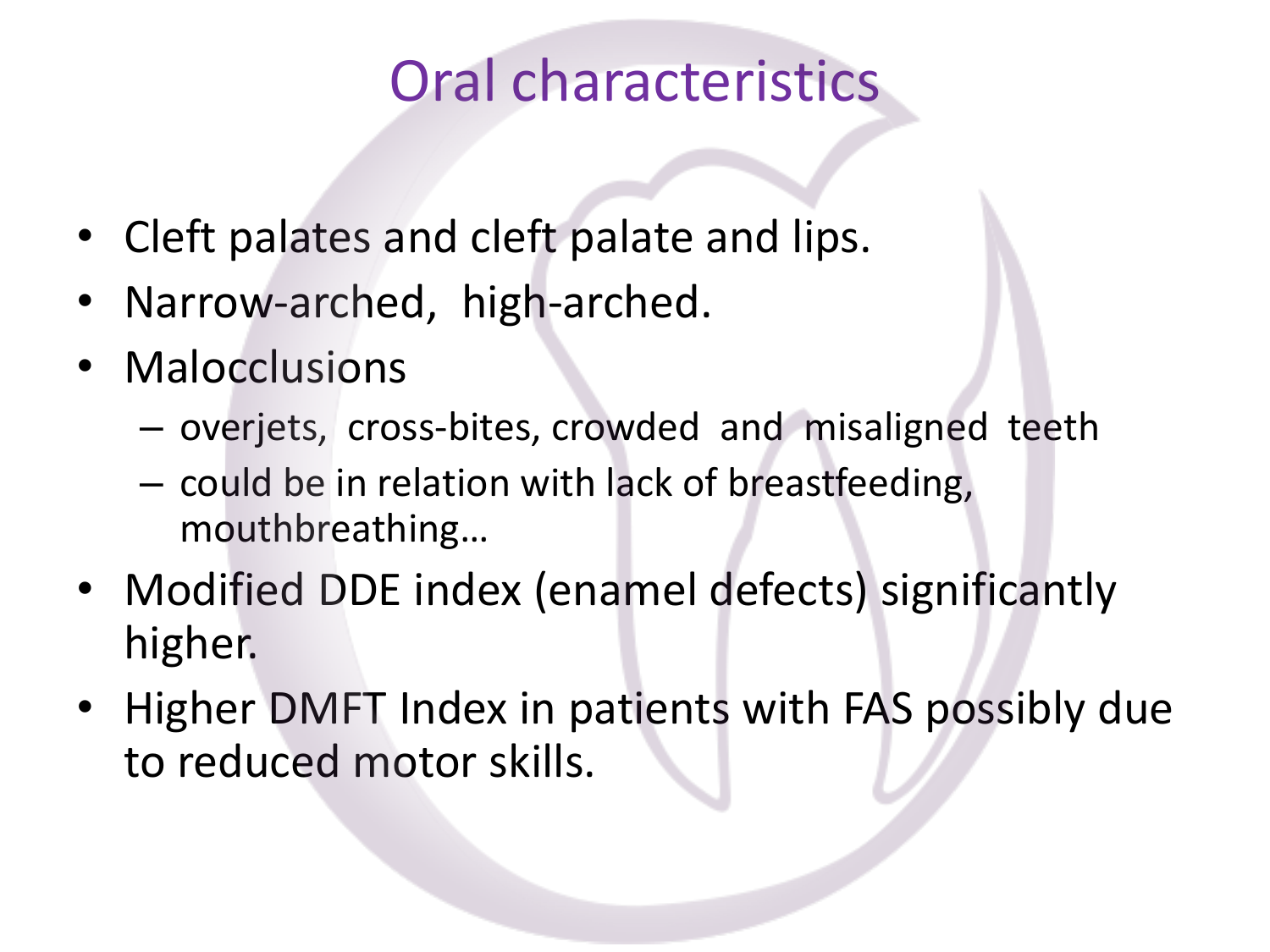## Prevention of FAS/FASD

- The most effective method of FAS/FASD prevention is to stop maternal alcohol consumption during pregnancy.
- Prenatal methods to reverse or prevent alcohol's teratogenicity mechanisms are being explored: antioxidants as food supplements, vitamin C , folic acid, L-glutamine, boric acid, choline…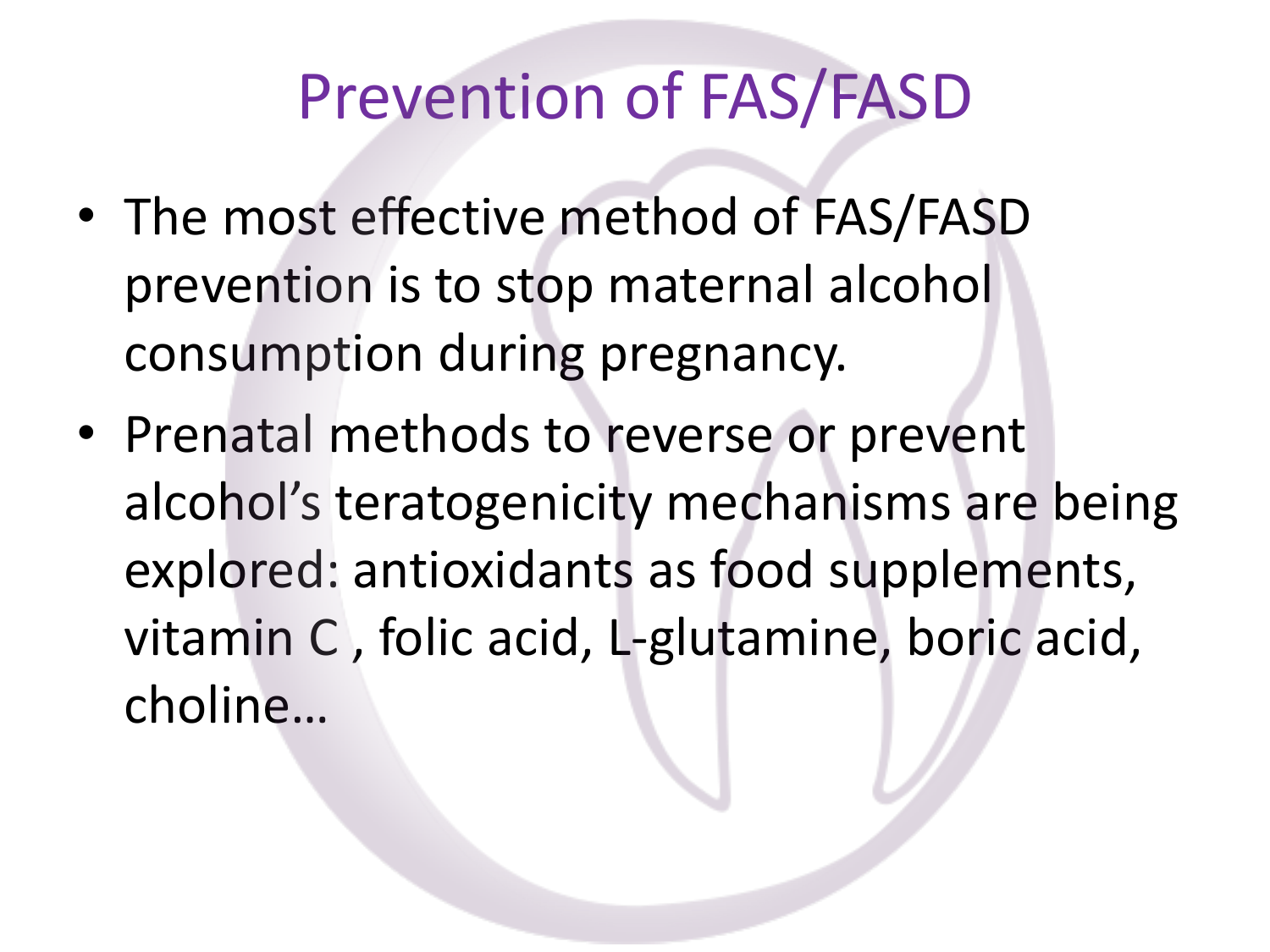### Management of FAS/FASD

- There are no specific drug treatments for FAS/FASD.
- Multi-faceted interventions generally follow recommendations for other developmental disorders in children:
	- specialized educational intervention
	- use combinations of medications for ADHD, disorders of impulse control, aggression, and mood disorders.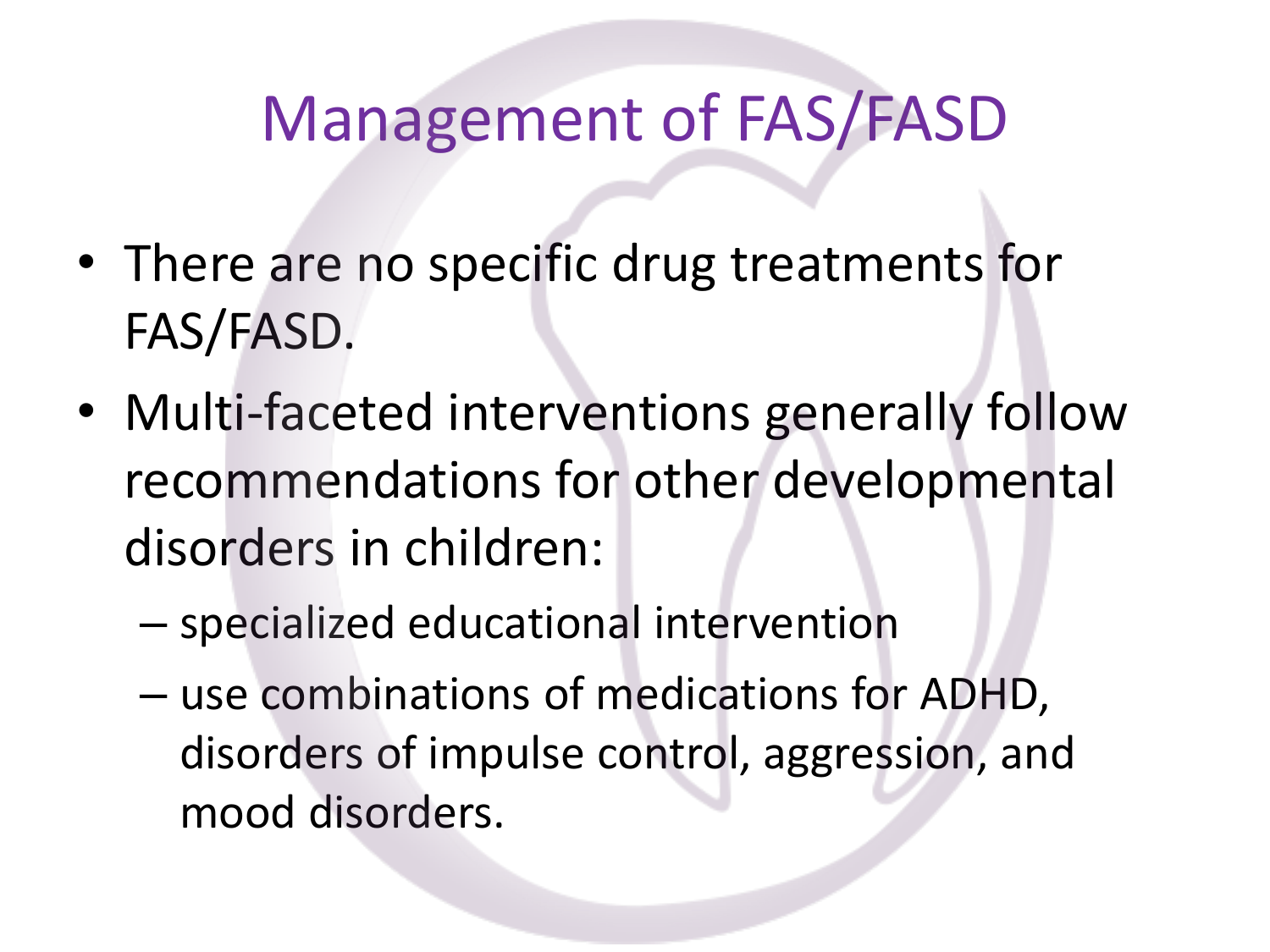## Dental management of FAS/FASD

If cardiac malformation, antibioprophylaxis

- Patients with FAS/FASD have to be included in **oral health prevention programs** at a dental office with:
	- a higher number of appointments
	- frequent professional tooth cleaning
	- more intensive training and instruction concerning oral health and tooth brushing methods
	- prescription of fluoride rinses/gels
	- application of fluroride varnishes on a regular basis.
- **Management of anxiety and of behavioural problems:**
	- behaviour management
	- sedation, premedication

- **Prevention of malocclusions**:
	- Identify sucking habits and mouthbreathing at an early stage.
	- An orthodontist, as well as an otorhinolaryngologist, should be consulted at an early age.